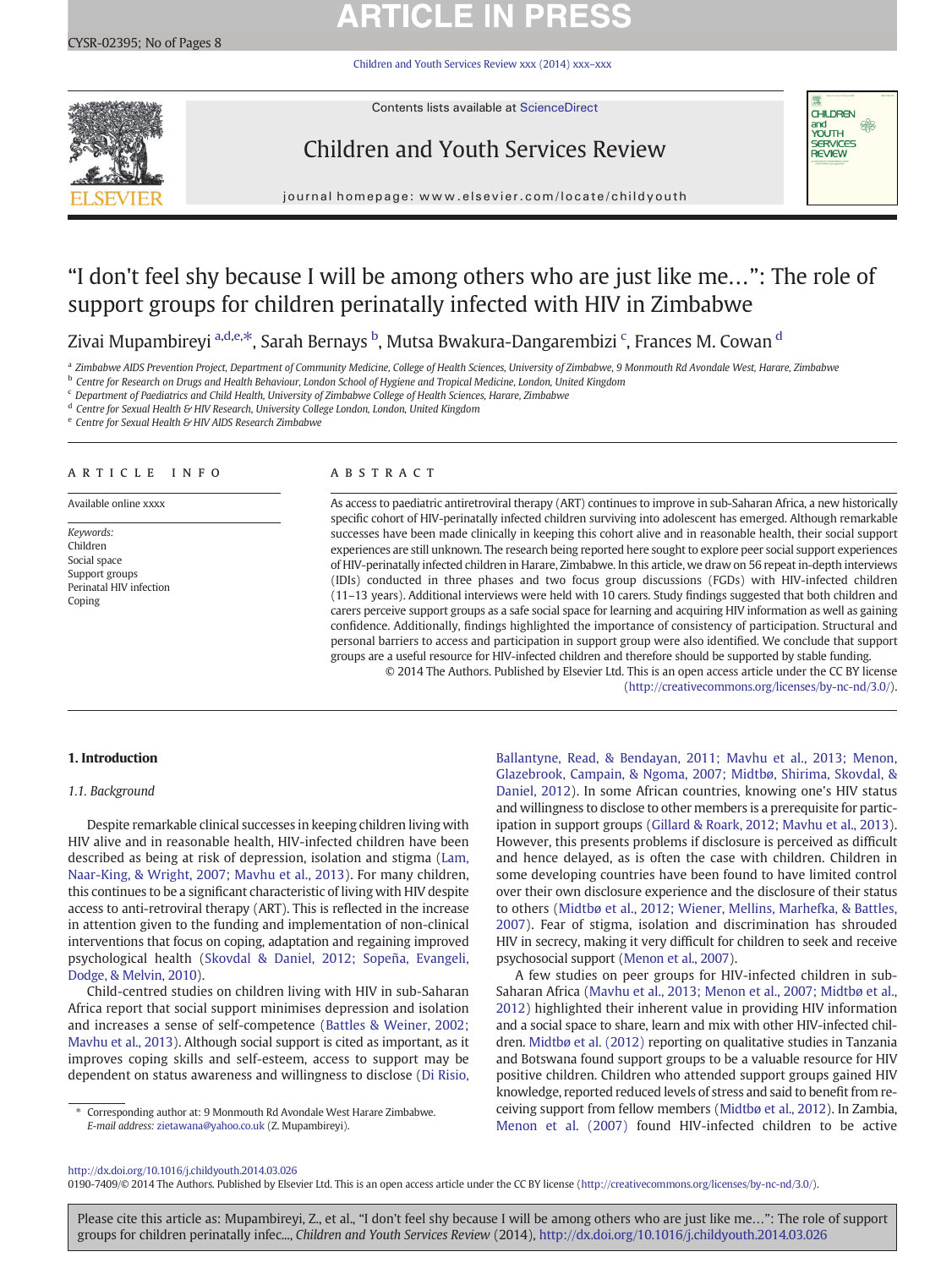<span id="page-1-0"></span>participants in support groups. In the same study, children appreciated the importance of meeting and talking to other HIV-infected children in peer-support groups. Three children were reported to have refused to participate in support groups but their reasons were not explained [\(Menon et al., 2007\)](#page-6-0). A recent study conducted in Zimbabwe found that HIV positive adolescents and healthcare workers value support groups for filling the HIV information gap often caused by delayed disclosure of HIV status ([Kidia, Mupambireyi, Cluver, Ndhlovu &](#page-6-0) [Borok, 2014\)](#page-6-0). Disclosure of HIV status to children is commonly achieved accidentally or indirectly as carers conceal statuses [\(Kidia et al., 2014\)](#page-6-0). This creates a knowledge gap as undisclosed children miss the opportunities to learn and access information about their HIV-status.

Research conducted in resource rich settings also demonstrated the value of peer-support groups for HIV positive children. For example, a study by [Funck-Brentano et al. \(2005\)](#page-6-0) in Paris found that children who were attending support groups were coping well with their HIV positive diagnosis. In Canada, [Di Risio et al. \(2011\)](#page-6-0) found that support groups had beneficial effects on children's acceptance and perceptions of their HIV infection. Peer-support groups were also crucial for sharing and learning as it provided a valuable platform where HIV infected children openly talked and shared experiences of living with HIV ([Di Risio](#page-6-0) [et al., 2011\)](#page-6-0). Although peer support groups are considered to be helpful there is an assumption that these groups are available and accessible to HIV-infected children.

Earlier studies have looked at the benefits but have not looked at the challenges of accessing support groups from the children's perspectives. This article seeks to describe the perceived benefits and the overall challenges in accessing support groups faced by HIV perinatally infected children in Zimbabwe. The analysis draws on in-depth interviews and focus group discussions with children participating in a randomised clinical trial, their carers and health care workers. The first part of the article illustrates the role of support groups in creating a safe and less discriminatory environment where children get HIV information and share experiences. The second part highlights the structural and personal challenges that hinder children's access and participation in support groups. The conclusion emphasises the need for clinic-based peer-support groups for children living with HIV.

Drawing on [Xia et al.'s \(2012:156\)](#page-7-0) definition, the conceptualisation of social support is described as '[emotional], mental and material support obtained from social networks, making one feel that he or she is cared for, loved, esteemed, and valued'. Social support includes both formal support and informal support that children receive through their interaction with other children and facilitators during or after attending support groups, as well as their exposure to support groups.

### 2. Methods

Data presented in this article is part of a multi-site research conducted in all the four sites that were participating in the ARROW clinical trial.

### 2.1. Study setting

The Antiretroviral Research for Watoto (ARROW, ISRCTN24791884) was an open-label multi-site randomised five-year clinical trial (2008–2012) whose aim was to evaluate and monitor first line antiretroviral therapy strategies in HIV-infected children in Uganda and Zimbabwe [\(ARROW Trial team, 2013; Bwakura-Dangarembizi et al.,](#page-6-0) [2012\)](#page-6-0). This multi-method qualitative study was conducted amongst a sample of Zimbabwean trial participants towards the end of the clinical trial (2011–2013). The research was conducted in Harare, Zimbabwe and the majority of participants came from low income residential suburbs (Glen Norah, Highfields, Kambuzuma and Mbare) initially established for the urban poor during colonial times and characterised by densely packed housing.

In Zimbabwe, HIV prevalence is estimated to be at 15% in the 15–49 year age group ([Zimbabwe National Statistics Agency and ICF](#page-7-0) [International, 2012](#page-7-0)). An estimated 173,031 children were HIV-infected in 2011, with 100,085 in need of ART and one out of every eight of this total number dying from HIV and AIDS-related complications before the age of five years [\(MoHCW, 2012\)](#page-6-0). By December 2011, 46,140 HIV-infected children were receiving treatment ([MoHCW, 2012\)](#page-6-0).

### 2.2. Sampling

Data collection (plus recruitment) for the qualitative study was done in four phases; after each phase, data were analysed in order to inform the recruitment and further data collection. Purposive sampling was used to recruit 26 HIV-infected children aged 11 to 13 years old to participate in baseline interviews; recruitment criteria included gender, age, orphanhood status and household stability or disruption. Additionally, children were required to have known their HIV status for at least six months before participating in the research. Trial counsellors and carers verified children's HIV status before the children were approached to participate in the research. The baseline interviews were used to broadly map the experiences of children outside the HIV clinic as well as the support that they encountered living with HIV.

Fifteen (58%) of the 26 children who participated in the baseline interviews were followed up in phases two and three. Purposive and theoretical sampling were used to recruit this refined follow-up sample. The emerging themes that we considered to influence children's experiences of social support included reported adherence status, HIV

### Table 1

Sampling characteristics.

| Age                                                      |                  |                  |                |  |  |  |
|----------------------------------------------------------|------------------|------------------|----------------|--|--|--|
| 11 years old                                             | 12 years         | 13 years         |                |  |  |  |
| 8                                                        | 9                | 9                |                |  |  |  |
| Gender                                                   |                  |                  |                |  |  |  |
| Females                                                  | Males            |                  |                |  |  |  |
| 14                                                       | 12               |                  |                |  |  |  |
| Place of residence                                       |                  |                  |                |  |  |  |
| Urban high density                                       | Low density      | Rural            | Farming        |  |  |  |
| 20                                                       | 1                | 3                | $\overline{2}$ |  |  |  |
|                                                          |                  |                  |                |  |  |  |
| Orphanhood status                                        |                  |                  |                |  |  |  |
| Double orphans                                           | Paternal orphans | Maternal orphans | Non-orphans    |  |  |  |
| 12                                                       | 6                | 4                | $\overline{4}$ |  |  |  |
| Changed households                                       |                  |                  |                |  |  |  |
| Not changed                                              | Changed once     | 2-3 times        | $+4$ times     |  |  |  |
| $\overline{7}$                                           | 8                | 9                | 2              |  |  |  |
| Support group ever attended                              |                  |                  |                |  |  |  |
| Never attended<br>Trial support group<br>Community based |                  |                  |                |  |  |  |
| 24                                                       | 9                | $\overline{2}$   |                |  |  |  |
| Support group attendance in 2012                         |                  |                  |                |  |  |  |
| Trial support group                                      | Community based  | Not attending    |                |  |  |  |
|                                                          |                  |                  |                |  |  |  |
| $\Omega$                                                 | 5                | 21               |                |  |  |  |
| HIV knowledge                                            |                  |                  |                |  |  |  |
| Good                                                     | Fair             | Poor             |                |  |  |  |
| $\overline{7}$                                           | $\overline{4}$   | 15               |                |  |  |  |
| Carer-child relationships                                |                  |                  |                |  |  |  |
| <b>Biological parents</b>                                | Aunt/uncle       | Grandparents     | Not related    |  |  |  |
| 13                                                       | 5                | 6                | $\overline{2}$ |  |  |  |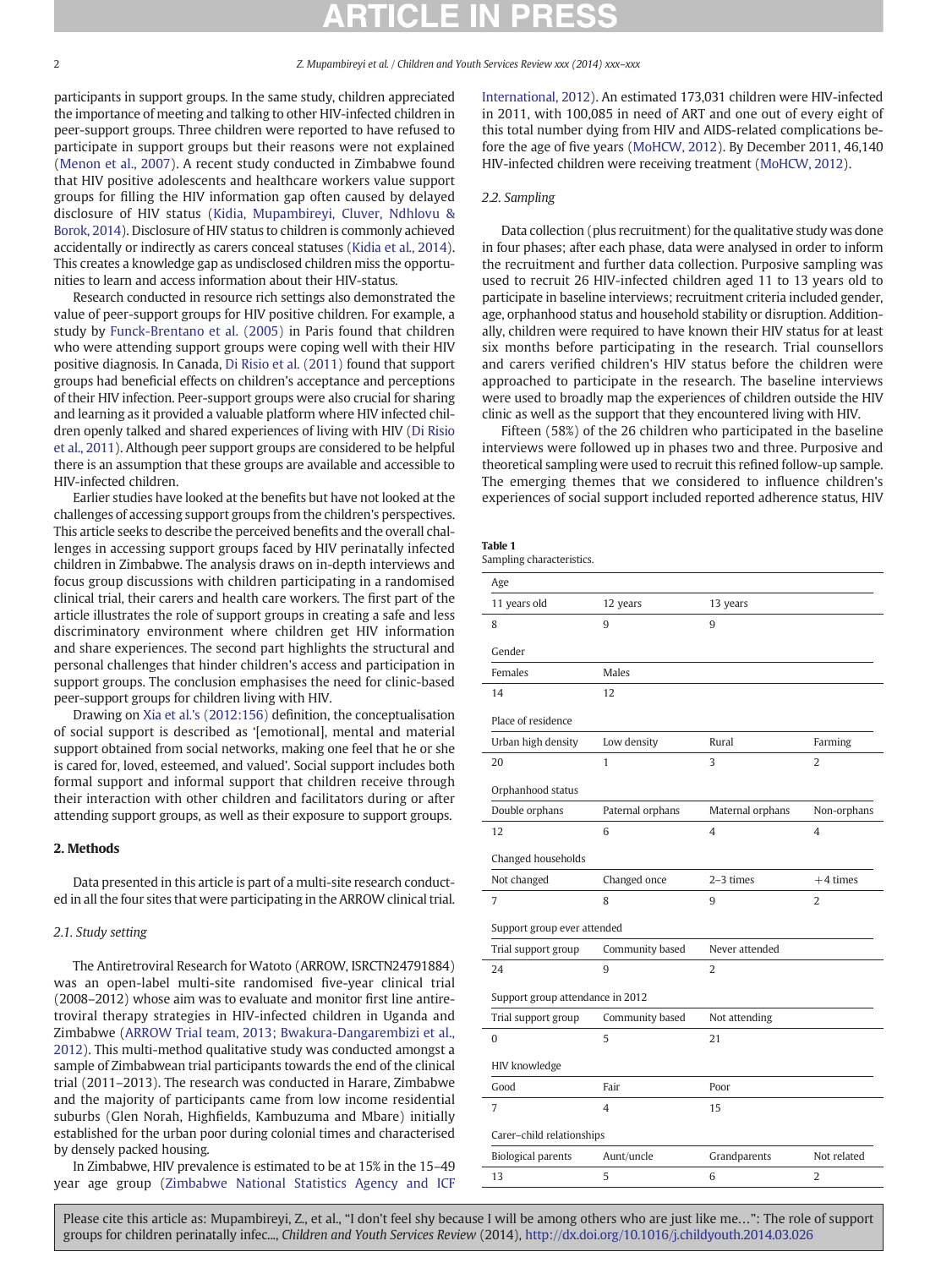### Table 2

Data collection time chart.

| Interviews      | Oct 11-Jan 12 | Feb-Mar 2012 | Apr-Aug 12 | Aug-Nov 12 | Dec 2012 | Total |
|-----------------|---------------|--------------|------------|------------|----------|-------|
| Child interview | 26            | 13           |            | 10         |          | 56    |
| Adult interview |               |              |            |            |          | 10    |
| Focus groups    |               |              |            |            |          |       |

knowledge and support group attendance. These characteristics were used alongside age, gender and participation in HIV social support activities to inform our sampling decisions in selecting the fifteen that were followed up. The sample characteristics are summarised in [Table 1](#page-1-0) and the data collection time chart is presented in Table 2. Phase two interviews explored the role of formal and informal support networks, whilst phase three explored barriers in accessing social support. Two of the 15 HIV positive children who took part in follow up interviews never attended any support group. We therefore explored how these two HIV positive children (plus their carers) perceived support groups (i.e. whether they thought they were important at all, whether or not they felt they were missing out by not attending support groups). In phase four, two focus group discussions were held with twelve children ( $n = 7$  girls;  $n = 5$  boys). These included children who had participated in the baseline interviews only  $(n = 2)$ , as well as those who had been followed up ( $n = 10$ ).

Children who were attending community-based support groups represented six different groups. These support groups all operated in different suburbs in Harare and varied in size and focus, with some accommodating more than 20 children aged between 7 and 18 years in one meeting. In most of the support groups, children met once a month. In the support group run specifically for trial participants, children were grouped into three groups (5–9 years, 10–12 years and 13 years and above). The trial held a total of 15 support group meetings per group over five years. The meetings covered different issues including drug adherence, HIV stigma, managing disclosure and nutrition. These meetings were facilitated by the trial counsellors and doctors. Over the course of the trial, funding challenges led to the premature termination of the trial-run support group. At the time of this qualitative research, many who had been participating in the trial support group were therefore no longer attending.

Additionally, 10 in-depth interviews were held with carers whose children had participated in all three phases. These interviews explored family dynamics and social support in different care environments. Children's support group attendance is also summarised in [Table 1.](#page-1-0)

### 2.3. Data collection and analysis

Data collection was conducted over fifteen months (October 2011 to December 2012). In-depth interviews lasted between 45 min and 1 h. Although we had standard topic guides, follow-up interviews were largely informed by the preceding interview for each child to maximise the opportunity to build rapport and capture in-depth information. In phase four, two focus group discussions were held with 12 children  $(n = 7$  girls;  $n = 5$  boys). The focus group discussion lasted between 60 and 90 min. There were insignificant differences between how boys and girls perceived support groups.

All the interviews and the focus group discussions were held at the ARROW trial clinic in Harare and were conducted by the Zimbabwean researcher (ZM) in Shona. The interviews were audio-recorded and were transcribed verbatim and translated into English by the author. Transcripts were randomly checked by a co-worker to ensure accuracy in transcribing and translation. A coding frame was developed and data were coded using NVivo 8 and analysed using thematic analysis [\(Green](#page-6-0) [& Thorogood, 2009; Ritchie & Lewis, 2003](#page-6-0)) Key and sub-themes emerging from the data were identified and networks between codes were constructed and described.

### 2.4. Ethical considerations

This research was granted ethical approval by the London School of Hygiene and Tropical Medicine Ethics Committee (5896), the Joint Parirenyatwa Hospital and College of Health Sciences Research Ethics Committee and the Medical Research Council of Zimbabwe (A/1616). Written informed consent was obtained from all the parents/guardians of the research participants with the agreement that their children's identities would not be revealed. For this reason, pseudonyms have been used throughout. All the participating children gave their written assent.

In the Findings section, we present five core themes that address the research question about the role of support groups for HIV perinatally infected children. Additionally, four core themes that report on the barriers in accessing and participating in these groups are also presented.

### 3. Findings

Children and carers' perceptions of support groups are presented simultaneously. Carers and children shared the same views on the role of support groups in providing a unique social space for HIV-infected children to play and talk about HIV. Fear of stigma and discrimination often makes it difficult for children to openly talk about their HIV status in other care environments (e.g. home, school) hence attending support groups affords children the rare opportunity to openly talk and share their experiences of living with HIV.

### 3.1. HIV knowledge

Support groups are conceptualised as children's primary source of HIV information. The majority of children who attended both trial run and community-based support groups acknowledged that they learnt a lot from the support groups. Though the majority of the children could not explicitly say what they had learnt from attending support groups, they all emphasised the benefits of learning valuable information through attendance, particularly about HIV and drugs. Furthermore, the two participants who had never been to support groups believed that they were missing out on vital HIV information. However, we found that for all children the information they absorbed was relatively narrow, with only some of those who had attended support groups reporting that they had been taught about HIV modes of transmission. This narrowness in the information absorbed can be explained by the lack of consistency in support group attendance and also by the fact that these meetings were not tailored to suit the different age groups present in one group meeting. One of these three children was Betty:

"I became aware that I was born with it [HIV] and they would explain that since we were born with it we will grow up with it, just taking pills and we should not stop taking pills; that's the norm" (Betty, girl, 12 years).

Children also reported that they considered support groups to be useful for confirming that HIV is currently incurable and that HIV-infected children have to take pills for life, something that they had not been clear about from discussions with clinic staff. Additionally, support groups, through the question-and-answer sessions, afforded children the otherwise rare opportunity to ask questions and clarify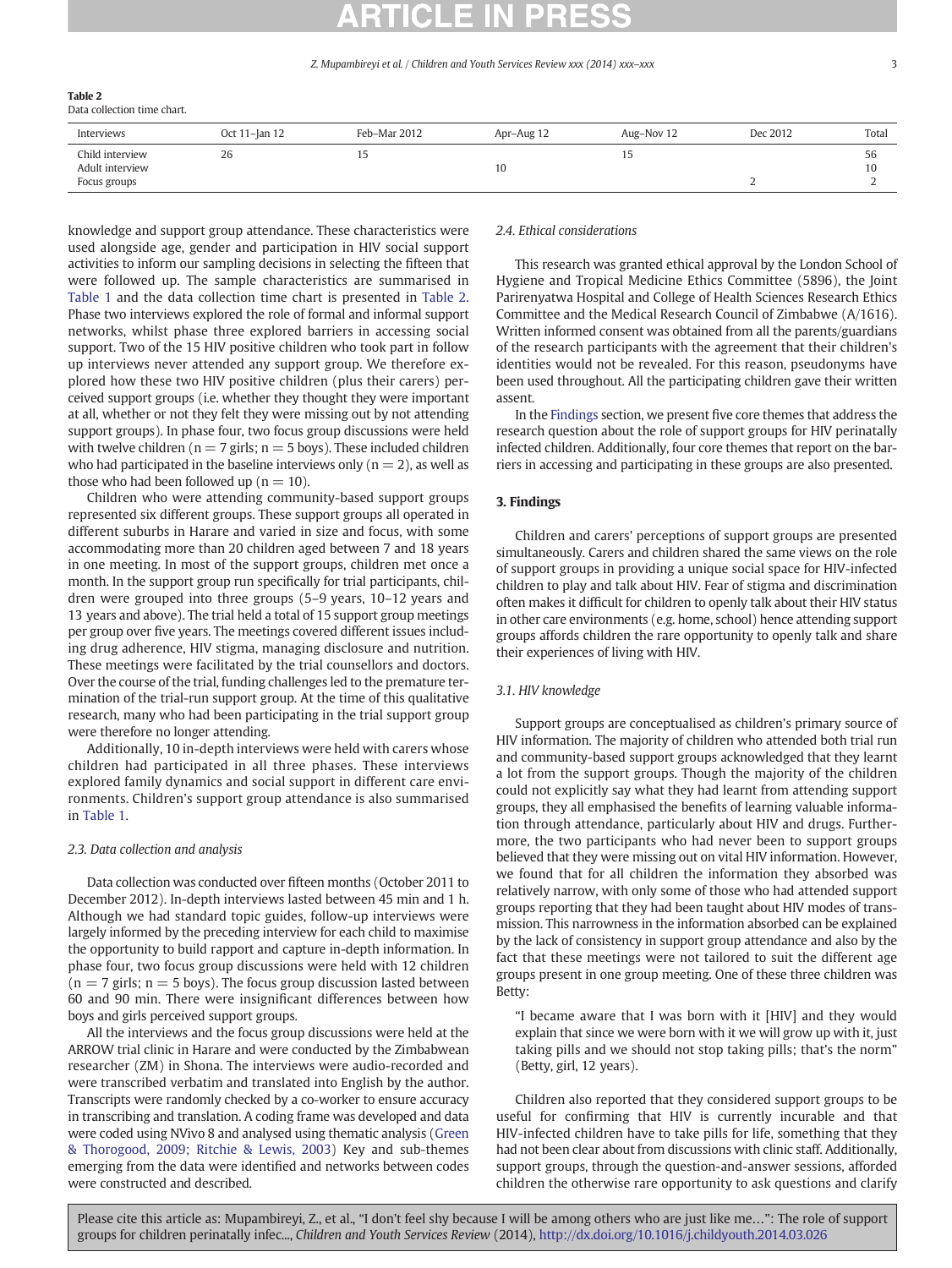their understanding around aspects of HIV. For example, the majority of children said that they had come to understand HIV as a manageable virus, despite the conceptualisation of HIV as a "terrifying deadly infection" in many of the neighbourhoods in which these children lived.

Three of the carers mentioned that support groups were meeting the informational needs of HIV-infected children; whilst carers whose children did not attend support groups, like the children themselves, felt that they were missing out on important information about HIV. Garikai's mother mentioned that children who attended support groups had more HIV information and understood HIV better than other children who were not in support groups because it was at the support group that "HIV is mostly talked about". In general, carers believed that by attending support groups, children gained "enough" HIV knowledge. However, given the confusion that we found circulating amongst children about how they became infected and some of the broader implications of living with HIV, it is questionable whether the information that children absorbed could be considered "sufficient".

Support groups also provided a platform where children blended what they were learning during their monthly clinic visits with their own personal experiences of growing up with HIV. Children mentioned that during their clinic visits, the focus was clinical but during support groups, children would be given real-life scenarios to discuss and to learn from. Children described this as particularly valuable as it recognised the structural challenges to adherence children faced as opposed to the idealised advice that they often received from the clinic. Crucially, these exercises acknowledged that taking drugs as prescribed, for example, might not always be straightforward in their everyday lives. Tinotenda explained some of the practical scenarios they were given to discuss at her support group meeting:

"They start by giving us scenarios, like they once said there was a child who wanted to go for a clinic appointment but did not have bus fare and then she started asking us what we were going to do if it was us who did not have the bus fare and when you try to borrow and all the relatives say they do not have the money" (Tinotenda, girl, 12 years).

However, although children and carers perceived support groups as a source of HIV information, discussions suggested that the majority of children who attended support groups had sub-optimal knowledge of HIV. For example, the significant majority of participants did not know about the HIV transmission routes and the difference between HIV and AIDS. This was the case for Elias, even though he had regularly attended the trial-run support group whilst it was running, as well as a community-based support group:

"A fly might contaminate the food with the dirt it would have taken from the rubbish bin then, if one eats the contaminated food, one becomes sick and if he does not go to the clinic he will end up with a headache and hot body and will end up having HIV" (Elias, boy, 11 years).

This lack of knowledge is important for a number of reasons, but not least because children cited needing good information to support them to adhere to their treatment well. In general, children tended to associate not knowing how they got infected with HIV with poor adherence. Rudo mentioned that, if she did not know how she got infected with HIV she was unlikely to take her medication well. Giving the example of malaria, she said:

"Then they say I have malaria … so they will give me medicine for malaria but I cannot start taking the medicine if I do not know where I got the malaria from" (Rudo, girl, 12 years).

Despite being told during support group meetings that HIV is incurable and that antiretroviral therapy is taken for life, the majority of the children reported continually questioning whether they would ever be cured of HIV and how long they were going to be taking pills. These questions were also asked during the interviews. This suggests that there seems to be inconsistencies between the information children are perceived to be getting from carers and the actual HIV information that children are receiving and absorbing from the support groups. However, this may be a question of on-going exposure to consistent information, as we found that in general, children who had been regular attendees of community-based support groups for a long time were more likely to have good HIV knowledge compared to children who only attended the trial-run support groups and those who had never been to a support group.

### 3.2. Drug information and non-adherence

Consistent across our sample was the perception amongst the children that support groups taught children about the importance of taking pills exactly as recommended by the clinics. All the children stated that the main role of a support group is to teach children to take the correct pills daily and on time. Support group attendees confirmed that they were told that the pills they were taking "boost their body protecting cells" and if they do not take their pills as directed their "immunity system becomes weak and pills will stop working in their bodies and they will die". This complemented the messages the children were getting from their carers and/or other grown-ups in their households.

Some children found that support groups explained the importance of adherence and the effects of non-adherence in a more comprehensible and helpful way than in the clinics and at home. This appeared to be achieved through a combination of hearing about other children's experiences of taking pills together with group discussions on treatment adherence. The children reported finding adherence messages easier to understand and to implement when messages were combined with real experiences of taking pills and learning about how the pills actually work in their bodies than when they are given at the clinics. Mixing drug adherence messages with real-life experiences not only appeared to cultivate a shared understanding amongst children but also helped children to personalise it with their own or other children's experiences. Garikai explained how the support group approach differs from that of clinic counsellors:

"Here (at the clinic) they may be talking about pills, but at the support group children will be talking about their experiences for example what is actually happening in their bodies" (Garikai, boy, 13 years).

When support group attendees were asked about what advice they would give to children who were not attending support groups, they said they would advise children to attend support groups so that they can be taught about taking their pills well. Participating in support groups is seen by many children as making a vital contribution to their capacity to manage their own health. In emphasising the importance of support groups, Brighton said:

"I would say you must attend support groups so that you are taught on taking medication well without missing because if you do not take the medication well, you will die" (Brighton, boy, 12 years).

However whilst children reported that there was much talk about the importance of perfect adherence in the support groups, both support group attendees and non-support group attendees admitted still encountering drug adherence challenges. Although children admitted that they were taught about the importance of taking pills consistently, such teaching also inversely contributed to the difficulty children had in talking about their personal drug adherence slippages during support group meetings. One child mentioned that some children might be discouraged from attending support groups, which continually mention that "it's bad" not to take pills. Children reported that "bad" adherence behaviour would translate to them being considered "bad". The related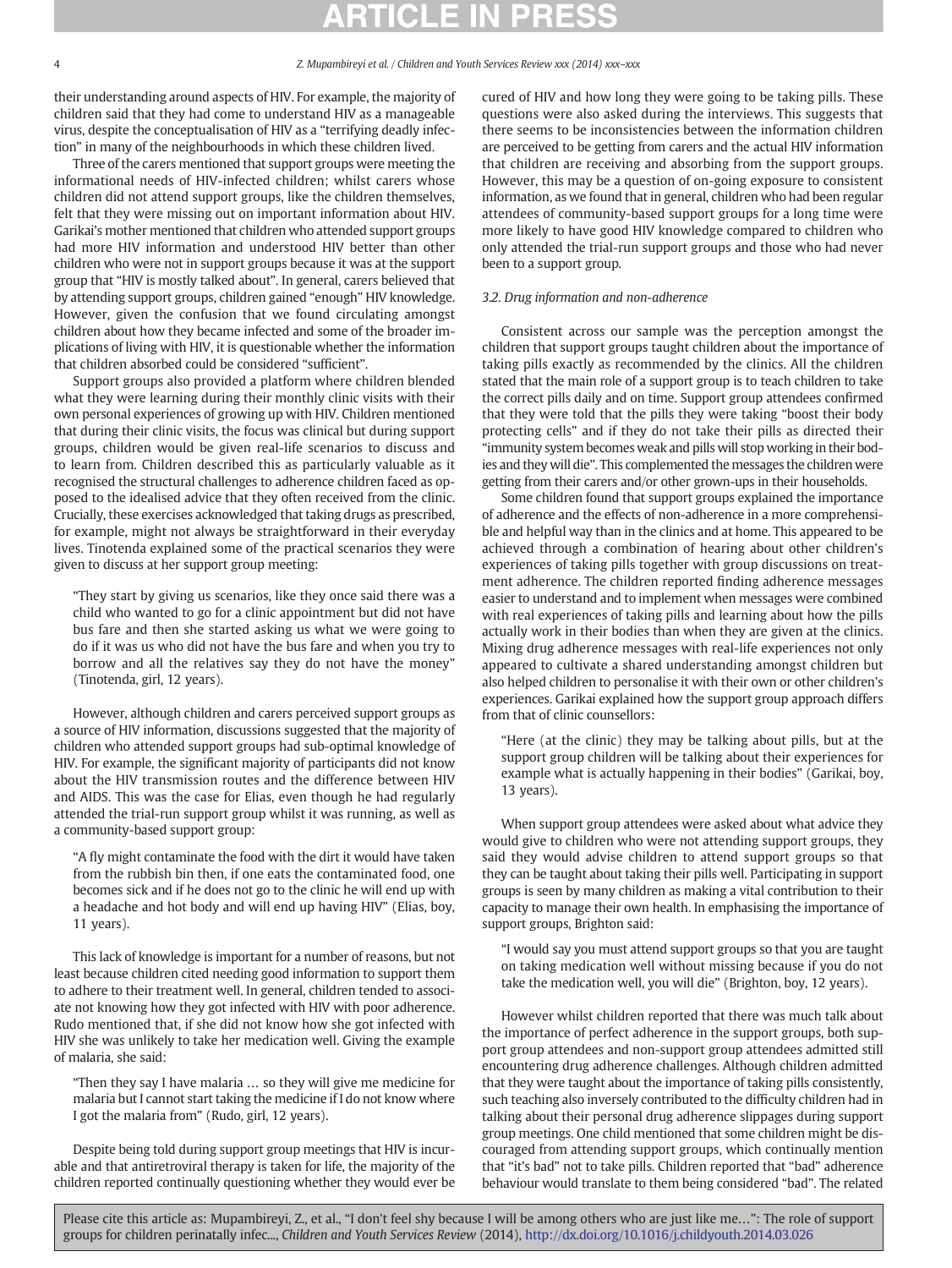stigma perceived to surround non-adherence therefore may serve as a deterrent from attending support groups. During a focus group discussion one child stated:

"Maybe she does not take her pills so if they mention that to those who do not take their pills its bad they get bored" (Rudo, girl, 12 years).

Disclosing adherence slippages is perceived by many children as a great risk, as one might end up being "scolded, blamed and punished by their carers" for failing to take medication as expected. Children come to believe that failing to take medication as expected is being irresponsible and deserves punishment.

### 3.3. Being able to play

Several children spoke of support groups as providing a unique safe social space where they felt "normal" through being able to play and mix with other children, which had often been extremely difficult to do outside the support group. For example, they described that being around other HIV positive children made it easier for them to socialise and play with other children without fear of being discriminated against or stigmatised. They described that this had represented a particularly important space which helped restore the 'normalcy' lost, when they were sick before and soon after being commenced on antiretroviral therapy.

Our focus on different care environments enabled us to explore children's experiences in the general community. The majority of children cited being able to play as an indicator of belonging and feeling 'normal'. The majority of children reported not having been able to play with other children when they were sick for fear of stigma and also due to other physical health constraints. However, this fear or reticence often continued to shape their engagement with children they perceived to be uninfected, even after they had returned to more robust health. Consequently, for some children, the space of the support group provided a rare opportunity to engage with their peers and to "fit in". Betty, who had skin lesions at the time she started attending the trialrun support group, described how outside the support group other children did not want to play with her because of the distinguishing physical marks on her body. However, when she went to the support group she felt accepted and was able to make friends:

"So when I came here [support group] all those who had lesions we would just play together as a group. We did not mock each other because we all take pills so we said let's play together" (Betty, girl, 12 years).

When asked how she felt about participating in support groups Memory said:

"I do not feel shy because I will be among others who are just like me" (Memory, girl 13 years).

### 3.4. Restoration of confidence

Like Betty and Memory, many other children had lost their confidence, became shy, withdrawn and highly unsociable. However, there was a strong pattern that this changed after they joined the support groups. Importantly, for some children this experience influenced the way they engaged with other children outside of the support groups too, making them feel "strong" and restoring their confidence to play "in the streets" with other children. Talent mentioned that when he developed swollen lymph nodes and was diagnosed with HIV and TB, he became an indoor person and did not want to play with other children in his community for fear of their reaction. This, however, began to change once he started attending the trial-run support group. His story indicates that, having been accepted by those in the peer-support groups, his subsequent improved level of self-acceptance encouraged him to try to start playing with those in his community again. Describing the events after he began attending the support group, Talent said:

"That's when we became friends. I just said ah let me play with them … because in the past I used to stay indoors and I did not want to walk around or play with other children in my road so the support group helped me to be united with others and to learn to play with others well" (Talent, boy, 12 years).

Carers whose children were participating in community based support groups echoed similar sentiments and spoke of how their children's participation in the support groups helped improve their interaction with other children both within and outside the support groups. Elias's stepmother considered this to be a critical contribution that support groups make to the lives of children living with HIV. She recounted that, after being told about his HIV status, Elias became a very unsociable child who did not have any friends and would stay indoors even when other children were playing but after joining a support group he interacted well with other children and went out to play with them.

Children mentioned that support groups were particularly useful in helping them realise that they were not the only children living with HIV and this helped them gain confidence. From the children's accounts it was clear that much of their experience prior to getting involved in support groups was characterised by loneliness and a sense of isolation, which related to the silence and secrecy surrounding their condition. For many of the children attending support groups, this was the primary opportunity to meet other HIV positive children, despite regularly attending an HIV clinic with other trial participants. Knowing that there were others "just like me" played an important role in how they felt about living with HIV.

### 3.5. Role models

We found that there was little discussion about HIV within the household environment, making it difficult for children to learn or appreciate their HIV positive carers as role models, as some carers have kept their own status a secret from their children. Children appreciated being able to learn and hear from other HIV positive children through support groups, something which is often lacking at the clinic, where they described more limited interaction between children than in support groups. In the support groups, status disclosure is expected so children get to know other children, either directly or through written resources, and discover how they are managing their HIV status. Meeting those who are older and by definition have survived with HIV longer than themselves was described as transformative. Particularly inspiring, was meeting other HIV positive children who were, at that stage, at universities during the "champions for life" outings. The value that children placed on meeting other children with HIV and having role models underlines the importance of support groups in being able to facilitate peer interaction, something that is often absent in other care environments such as the household. Role models help HIV-infected children address their concerns about what it might mean in the future to grow up with HIV.

### 3.6. Risk of accidental disclosure

Although for some children attendance became an opportunity to restore a sense of normalcy through play and belonging, for others the threat of accidental and deductive disclosure was considered a substantial risk. Many described investing considerable effort into being considered "normal" by their non-HIV-infected peers through actively avoiding HIV-related activities. The strong compulsion to try to keep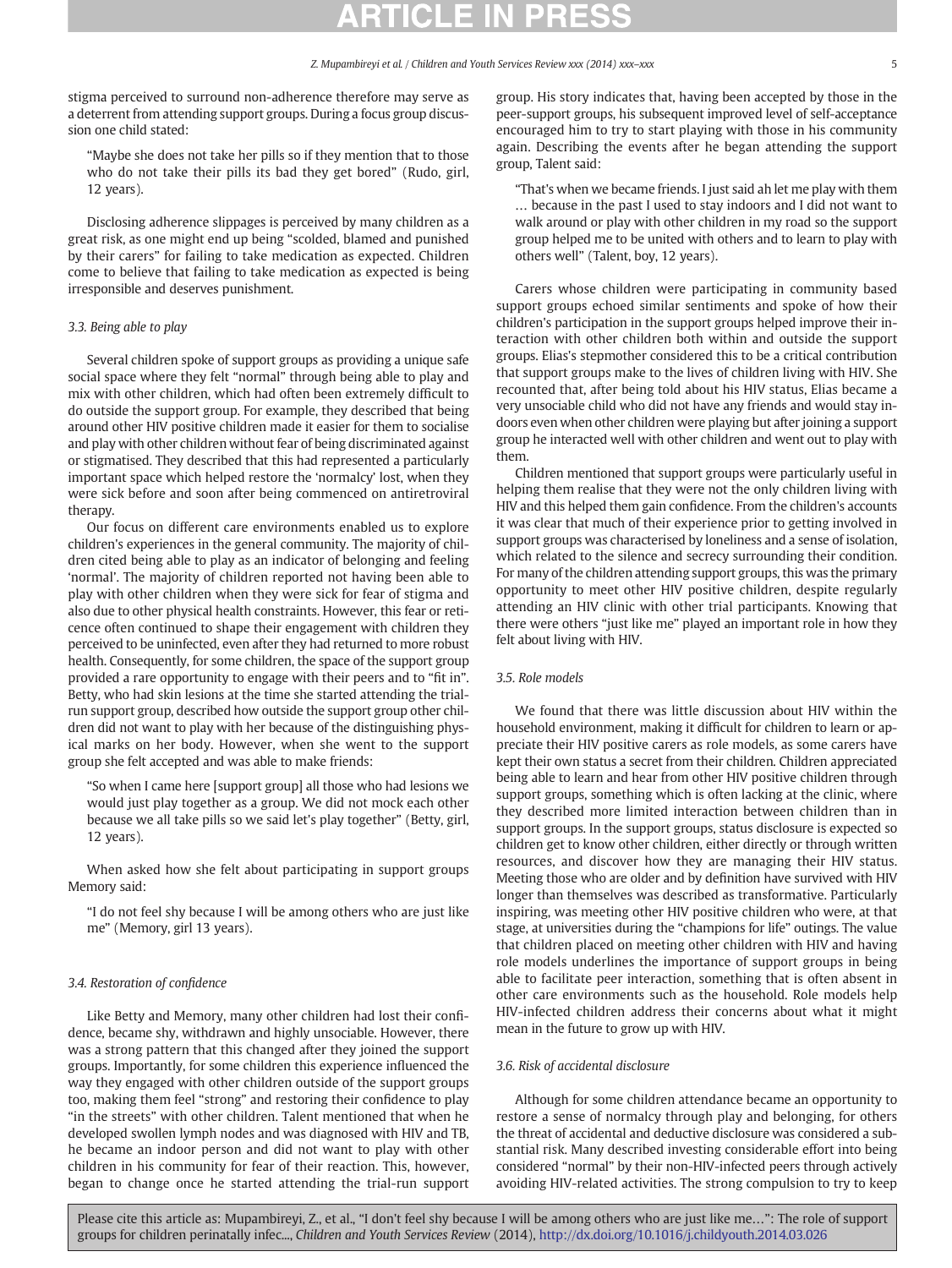one's status a secret, at virtually all costs, led some of the children to refuse to participate in support groups. When the ARROW trial ended, some children refused to be transferred to local clinics, opting instead to receive their treatment through referral hospitals for fear of being seen by their "neighbours and friends at the opportunistic infection waiting areas". Garikai is one child who refused to attend his local clinic in an effort to ensure that his status remained a secret in his neighbourhood. He mentioned that he did not want to be seen by his neighbours or risk being asked where he was going to whilst on his way to the clinic. However, although potentially protective in one way, as has been shown earlier, this strategy may also perpetuate a confused understanding of the nature of HIV, exacerbate their sense of isolation and limit their opportunities to access support to manage their illness in the present and the future.

### 3.7. Confidentiality challenges

For those who chose to attend support groups, children tended to be required to disclose their status to the whole group as a way of introducing themselves to group members. This was expected immediately after joining the support groups and each time new members join the group. This is however, contrary to what they are taught at home where they are instructed to conceal their HIV-status. Disclosing status involved ensuring that there was trust amongst the group and that their status would not be disclosed outside the group. Protecting this confidentiality was often challenging, and support group facilitators had to put strict measures in place to protect the children, such as expelling those who could not keep the secrets shared within the support group. Charity spoke of how distressed she had become when fellow support group attendees avoided playing with her or sitting next to her when she was suspected of revealing a member's HIV status. She mentioned that she was almost thrown out of the support group for "failing to keep secrets".

### 3.8. Peer-led support group meetings

There were other aspects of support groups, which children found less appealing. Despite the increasing push for peer-led support groups by some funders, the children themselves were not all appreciative of this approach. Elias recounted how, after having walked to the support group, he would expect to learn from the experts, but instead found that the emphasis placed on having many consecutive peer-led meetings led to him thinking that it was a waste of his time.

"They [support group attendees] would have wasted their time walking on foot to the support group and they will be saying when we get there [support group] it will be someone like us talking, what is the difference when children like us are the ones talking" (Elias, boy, 11 years).

However, this was not a uniformly held view. When asked how support groups could be improved, the majority of children emphasised that they would appreciate a balance between the groups being led by adults as facilitators and those led by peers.

### 3.9. Transport costs

Both carers and children commonly mentioned transport costs as an important barrier to support group attendance. Given the relatively high cost of transport (US\$2 each round trip) and the fluidity of the caring arrangements for orphans, children's on-going attendance was therefore vulnerable to changing financial circumstances or care arrangements within the household. Faith reported having to stop attending support group when she relocated to live with another carer:

"I could no longer attend because when I moved here I could not afford the five rand [South African — approximately US\$0.50] to get to the support group, it will actually be a \$1 [US] gone in total so Granny said she does not have the money" (Faith, girl, 11 years).

The challenges in finding the resources to cover the transportation costs were exacerbated by both the distance that some children needed to travel to attend the support groups and the fact that some of the support groups were not consistently run due to funding constraints and low participation. This mutually reinforcing cycle of factors was summarised by Farai, who expressed his disappointment that it was not worthwhile for him to attend:

"My heart wants to go but the support groups are far away. The child protection society support groups are not reliable. Sometimes when I go there, they won't be anyone so Auntie said it's better not to go rather than going when there is no one" (Farai, boy, 11 years).

Carers also acknowledged that they were failing to meet the transport costs for their children to participate consistently in support groups. All the carers whose children were not participating in support groups mentioned that they would have preferred their children to participate in support groups but they were finding it difficult to raise the bus fares; hence, the lack of bus fare acted as a major hindrance on children's access to and participation in support groups.

In summary, the findings point to the important role that support groups play by restoring lost confidence and by providing a safe social space for children to play and to acquire HIV information. The findings also suggest that children's attendance has an influence on how much information they absorb. Most of the barriers that hinder children's access to, and participation in, support groups have been presented as structural rather than personal.

### 4. Discussion

The findings have shown that support groups play a significant role in providing HIV and drug information to HIV-infected children, confirming what [Midtbø et al. \(2012\)](#page-6-0) found in Botswana and Tanzania. We found that children who have been consistently attending support groups over a period of time tend to have better HIV knowledge. This suggests that consistent exposure to support groups is likely to be influential in children's capacity to absorb HIV-related knowledge and understand the nature of their HIV condition. However, the fact that a few regular support group attendees still had sub-optimal overall knowledge of HIV and on-going and unresolved questions about being cured and the duration of taking pills points to the inadequacy of relying solely on support groups to meet children's HIV and drug information needs. It also questions the sufficiency of the information given to children as well as the framing, packaging and delivery of HIV information in support groups. For example, some support groups engage children across a wide age range (7–18 years old), presumably making it challenging to present information in a way that is relevant and accessible to all within one group.

The assumption made by most carers that by attending support groups, children get enough HIV information suggests that carers themselves, in overestimating the efficacy of support groups to fill all the gaps, may inadvertently use this to minimise their own role in contributing to the children's acquisition of HIV information or to use this as an excuse not to have to discuss difficult issues. Overall, carers' satisfaction with the learning their children got through support groups, despite the evidence that many children remained confused, suggests that carers may not even be aware of the gaps in their children's HIV knowledge. As has been shown elsewhere ([Kouyoumdjian, Meyers, & Mtshizana,](#page-6-0) [2005; Madiba & Mokwena, 2012](#page-6-0)), this may reflect the fact that carers themselves have inadequate HIV knowledge and are thus not in a position to identify their child's information and skill gaps.

The adherence messages children were getting from the support groups as well as from the clinics were based on what children should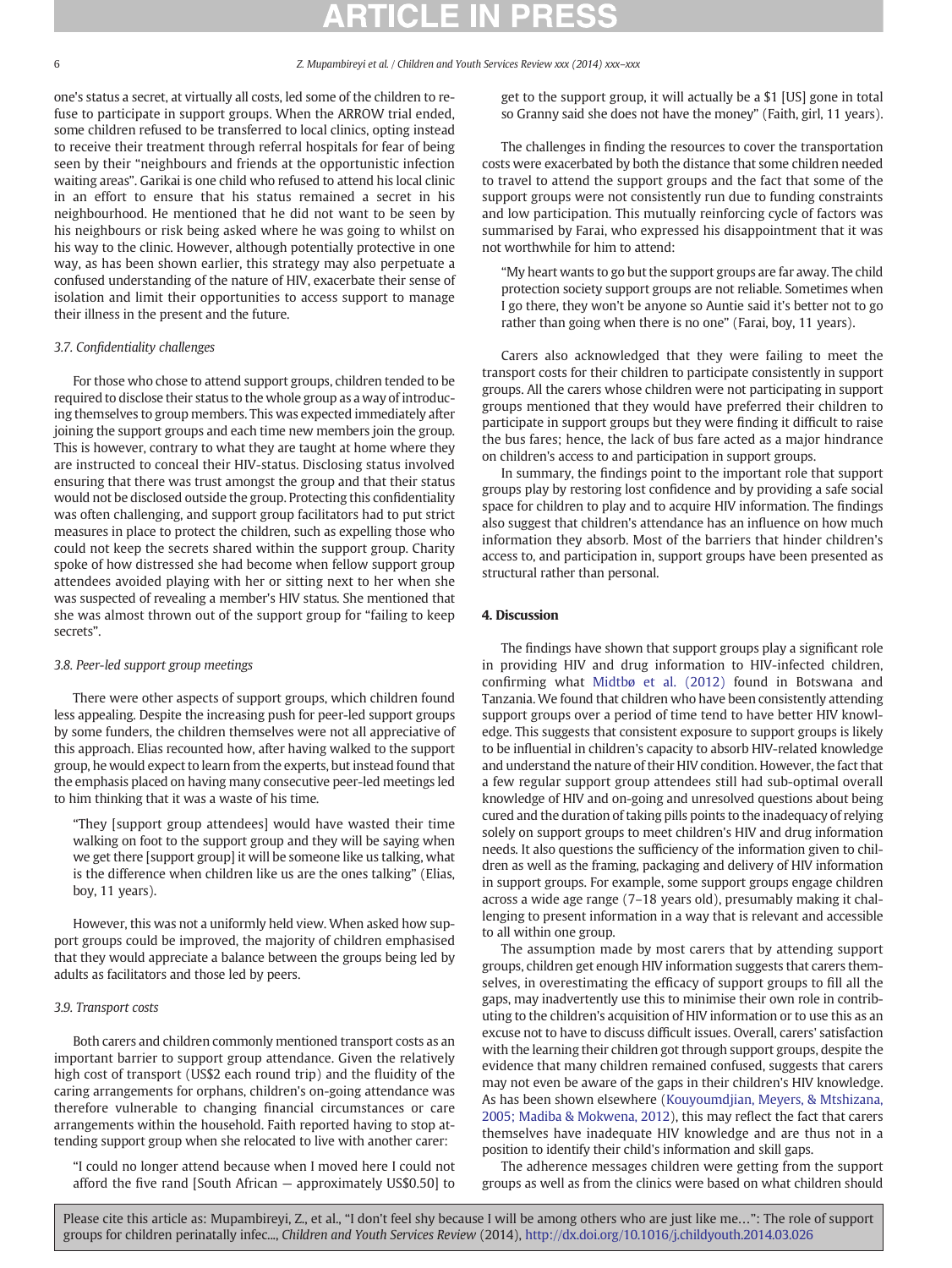<span id="page-6-0"></span>do and therefore any behaviour that was less than exemplary was interpreted by children to be considered a disappointment and a failing. This suggests the limits in how much support groups currently engage with the structural challenges children encounter in being able or willing to adhere to their treatment. The discourse of blame, which children perceive to centre on non-adherence, might serve to silence non-adherence, making it more difficult for children who may be struggling with adherence to access both help and support they need in taking pills.

Our findings show that the children taking part in the study valued support groups as providing a safe social space to play and mix with other children. Play therefore comes out as a vital component in reassuring HIV-infected children that they are normal children and that they can fit in the wider community. Play has significant value in children's lives and has often been cited in other studies as a motivating factor for good paediatric antiretroviral therapy adherence ([Weigel](#page-7-0) [et al., 2009](#page-7-0)). In our study, it was common for children to report having avoided public spaces and withdrawing themselves from interacting and playing with other children once they experienced an HIV-related illness and following status disclosure. This corresponds with the significant literature on HIV stigma, which suggests that due to enacted stigma, HIV positive people isolate themselves (Campbell, Skovdal, Mupambireyi, & Gregson, 2010; Scambler & Paoli, 2008).

Participating in support groups helped to restore some of the confidence that many children described losing or never having developed by facilitating their reintegration into the public sphere through playing and mixing with other children outside the confines of the support groups. This highlights that support groups are a useful resource for facilitating self-acceptance and restoring the confidence that may be lost once one is diagnosed with a highly stigmatised infection. Crucially, support groups also provide a rare space to feel normal for those children who still feel reticent about interacting with other children outside of the support group. This illustrates the value of even simple interventions, which focus on play and providing a safe space to be open about their HIV status. Additionally, this illustrates support group's potential in significantly transforming children's perception of HIV infection as a debilitating infection which they are experiencing in isolation to one in which they may begin to have more confidence in being able to live with it, alongside others, as a manageable condition.

Studies that have explored barriers to uptake of HIV-related services have often cited transport costs and non-disclosure of HIV status as major barriers (Skovdal, Campbell, Madanhire, Nyamukapa, & Gregson, 2011; Weigel et al., 2009). We also found that transport costs were a major barrier to support group attendance; the majority of carers reported being unable to afford the money to enable children under their care to attend support group meetings. Burden of transport costs could be lessened if all routine check-ups in paediatric HIV clinics are complemented with peer support groups that run after the children have been attended to by the healthcare workers. Our findings also highlighted fear of inadvertent disclosure as a barrier to support group attendance and misunderstanding about what might be expected of them when they attend support groups. In particular children reported being concerned about the need for immediate disclosure. Children's fears and concerns around support group attendance need to be considered if they have to have access to this valuable resource.

### 5. Conclusion

The aim of this research was to explore the role of support groups as a psychosocial intervention for HIV-infected children. Findings suggested that attending support groups had a positive impact on HIV-infected children's relationship with other children outside of the support groups. Children regained their confidence and had improved status-acceptance through meeting other HIV-infected children. This resulted in improved interaction with other children in their communities.

Intermittent or inconsistent funding of children's support groups has seen a number of support groups being terminated in Zimbabwe, leaving children with no social space to interact with other HIV positive children, let alone learn from other children's experiences. Stable funding for children's support groups would be more likely to ensure that children attend reasonable number of meetings to complement the information gained during clinic visits. Carers and children emphasised the importance of peer-support groups for reducing the HIV and drug information gaps, building self-esteem as well as creating a social space for HIV-infected children to play and mix. Future research needs to look at the role of other informal support networks in shaping and influencing children's experiences of growing up with HIV.

### Acknowledgements

The authors wish to thank all the children and carers who participated in the ARROW social science sub-study. We also want to thank the ARROW Trial team for the support and also DfID through the MRC (G0300400) for funding this study.

### References

- ARROW Trial team (2013). Routine versus clinically driven laboratory monitoring and first-line antiretroviral therapy strategies in African children with HIV (ARROW): A 5-year openlabel randomised factorial trial, http://dx.doi.org/[10.1016/S0140-6736\(12\)62198-9](http://dx.doi.org/10.1016/S0140-6736(12)62198-9).
- Battles, H. B., & Weiner, L. S. (2002). [From adolescence through young adulthood psycho](http://refhub.elsevier.com/S0190-7409(14)00132-7/rf0120)[social adjustment associated with long term survival of HIV.](http://refhub.elsevier.com/S0190-7409(14)00132-7/rf0120) Journal of Adolescent [Health](http://refhub.elsevier.com/S0190-7409(14)00132-7/rf0120), 30, 161–168.
- Bwakura-Dangarembizi, M., Musesengwa, R., Nathoo, K. J., Takaidza, P., Mhute, T., & Vhembo, T. (2012). [Ethical and legal constraints to children's participation in](http://refhub.elsevier.com/S0190-7409(14)00132-7/rf0125) [research in Zimbabwe: Experiences from the multicentre pediatric HIV ARROW](http://refhub.elsevier.com/S0190-7409(14)00132-7/rf0125) trial. [BMC Medical Ethics](http://refhub.elsevier.com/S0190-7409(14)00132-7/rf0125), 13(17), 1–5.
- Campbell, C., Skovdal, M., Mupambireyi, Z., & Gregson, S. (2010). [Exploring children's](http://refhub.elsevier.com/S0190-7409(14)00132-7/rf0015) [stigmatisation of AIDS-affected children in Zimbabwe through drawings and stories.](http://refhub.elsevier.com/S0190-7409(14)00132-7/rf0015) [Social Science and Medicine](http://refhub.elsevier.com/S0190-7409(14)00132-7/rf0015), 71(5), 975–985.
- Di Risio, M., Ballantyne, P. J., Read, S. E., & Bendayan, R. (2011). "[HIV isn't me](http://refhub.elsevier.com/S0190-7409(14)00132-7/rf0130)…" HIV+ [adolescents' experiences in a positive context of support and treatment.](http://refhub.elsevier.com/S0190-7409(14)00132-7/rf0130) AIDS Care, 23[\(6\), 694](http://refhub.elsevier.com/S0190-7409(14)00132-7/rf0130)–699.
- Funck-Brentano, I., Dalban, C., Veber, F., Quartier, P., Hefez, S., Costagliola, D., et al. (2005). [Evaluation of peer support group therapy for HIV-infected adolescents.](http://refhub.elsevier.com/S0190-7409(14)00132-7/rf0135) AIDS, 19, 1501–[1508.](http://refhub.elsevier.com/S0190-7409(14)00132-7/rf0135)
- Gillard, A., & Roark, M. (2012). Older adolescent's self-determined motivations to disclose their HIV status. Journal of Child and Family Studies, http://dx.doi.org/[10.1007/s10826-](http://dx.doi.org/10.1007/s10826-012-9620-2) [012-9620-2.](http://dx.doi.org/10.1007/s10826-012-9620-2)
- Green, J., & Thorogood, N. (2009). [Qualitative methods for health research.](http://refhub.elsevier.com/S0190-7409(14)00132-7/rf0035) London: Sage.
- Kidia, K. K., Mupambireyi, Z., Cluver, L., Ndhlovu, C. E., Borok, M., et al. (2014). HIV Status Disclosure to Perinatally-Infected Adolescents in Zimbabwe: A Qualitative Study of Adolescent and Healthcare Worker Perspectives. PLoS ONE, 9(1), e87322, http://dx. doi.org[/10.1371/journal.pone.0087322](http://dx.doi.org/10.1371/journal.pone.0087322).
- Kouyoumdjian, F. G., Meyers, T., & Mtshizana, S. (2005). [Barriers to disclosure to children](http://refhub.elsevier.com/S0190-7409(14)00132-7/rf0040) with HIV. [Journal of Tropical Pediatric](http://refhub.elsevier.com/S0190-7409(14)00132-7/rf0040), 51(5), 285–287.
- Lam, P. K., Naar-King, S., & Wright, K. (2007). [Social support and disclosure as predictors](http://refhub.elsevier.com/S0190-7409(14)00132-7/rf0150) [of mental health in HIV-positive youth.](http://refhub.elsevier.com/S0190-7409(14)00132-7/rf0150) Aids Patient Care and STDs, 21(Number 1).
- Madiba, S., & Mokwena, K. (2012). Caregivers' barriers to disclosing the HIV diagnosis to infected children on antiretroviral therapy in a resource-limited district in South Africa: A grounded theory study. AIDS Research and Treatment, Vol. 2012, http://dx. doi.org[/10.1155/2012/402403](http://dx.doi.org/10.1155/2012/402403) (Article ID 402403, 10 pages).
- Mavhu, W., Berwick, J., Chirawu, P., Makamba, M., Copas, A., Dirawo, J., et al. (2013). [Enhancing psychosocial support for HIV positive adolescents in Harare, Zimbabwe.](http://refhub.elsevier.com/S0190-7409(14)00132-7/rf0055) PLoS ONE, 8[\(7\), e70254.](http://refhub.elsevier.com/S0190-7409(14)00132-7/rf0055)
- Menon, A., Glazebrook, C., Campain, N., & Ngoma, M. (2007). [Mental health and disclosure](http://refhub.elsevier.com/S0190-7409(14)00132-7/rf0060) [of HIV status in Zambian adolescents with HIV infection: Implications for peer](http://refhub.elsevier.com/S0190-7409(14)00132-7/rf0060)support programs. [Journal of Acquired Immune De](http://refhub.elsevier.com/S0190-7409(14)00132-7/rf0060)ficiency Syndromes, 46(3), 349–354.
- Midtbø, V., Shirima, V., Skovdal, M., & Daniel, M. (2012). [How disclosure and antiretroviral](http://refhub.elsevier.com/S0190-7409(14)00132-7/rf0065) [therapy help HIV-infected adolescents in sub-Saharan Africa cope with stigma.](http://refhub.elsevier.com/S0190-7409(14)00132-7/rf0065) [African Journal of AIDS Research](http://refhub.elsevier.com/S0190-7409(14)00132-7/rf0065), 11(3), 261–271.
- MoHCW (2012). [Global AIDS response: Zimbabwe country report 2012 Harare.](http://refhub.elsevier.com/S0190-7409(14)00132-7/rf0160) Ministry of [Health and Child Welfare. Harare Zimbabwe.](http://refhub.elsevier.com/S0190-7409(14)00132-7/rf0160)
- Ritchie, J., & Lewis, J. (Eds.). (2003). [Qualitative research practice: A guide for social science](http://refhub.elsevier.com/S0190-7409(14)00132-7/rf0165) [students and researchers](http://refhub.elsevier.com/S0190-7409(14)00132-7/rf0165). London: Sage.
- Scambler, G., & Paoli, F. (2008). [Health work, female sex workers and HIV/AIDS: Global](http://refhub.elsevier.com/S0190-7409(14)00132-7/rf0075) [and local dimensions to stigma and deviance as barriers to effective interventions.](http://refhub.elsevier.com/S0190-7409(14)00132-7/rf0075) [Social Science and Medicine](http://refhub.elsevier.com/S0190-7409(14)00132-7/rf0075), 65, 1–15.
- Skovdal, M., Campbell, C., Madanhire, C., Nyamukapa, C., & Gregson, S. (2011). [Challenges](http://refhub.elsevier.com/S0190-7409(14)00132-7/rf0080) [faced by elderly guardians in sustaining the adherence to antiretroviral therapy in](http://refhub.elsevier.com/S0190-7409(14)00132-7/rf0080) [HIV-infected children in Zimbabwe.](http://refhub.elsevier.com/S0190-7409(14)00132-7/rf0080) AIDS Care, 23, 8,957–8,964.
- Skovdal, M., & Daniel, M. (2012). [Introduction. Resilience through participation and](http://refhub.elsevier.com/S0190-7409(14)00132-7/rf0170) [coping-enabling social environments: The case of HIV-affected children in](http://refhub.elsevier.com/S0190-7409(14)00132-7/rf0170) sub-Saharan Africa. [African Journal of AIDS Research](http://refhub.elsevier.com/S0190-7409(14)00132-7/rf0170), 11(3), 153–164.